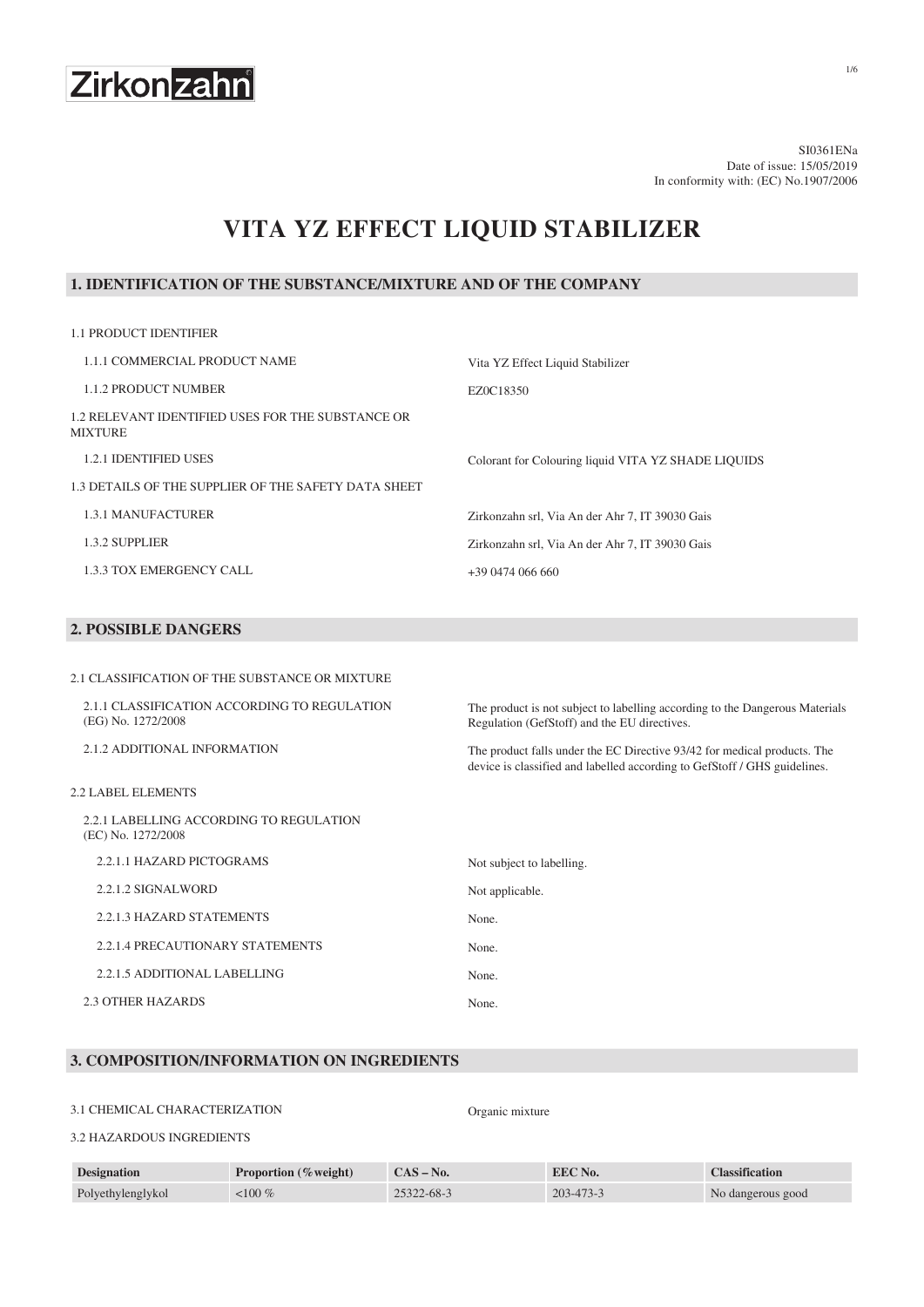

| 3.3 NOTE                                                       | None.                                                                                                                                                                                                                           |
|----------------------------------------------------------------|---------------------------------------------------------------------------------------------------------------------------------------------------------------------------------------------------------------------------------|
| <b>3.4 FURTHER INFORMATION</b>                                 | None                                                                                                                                                                                                                            |
|                                                                |                                                                                                                                                                                                                                 |
| <b>4. FIRST AID MEASURES</b>                                   |                                                                                                                                                                                                                                 |
|                                                                |                                                                                                                                                                                                                                 |
| <b>4.1 EYE CONTACT</b>                                         | Immediately flush with plenty of water for 10-15 minutes.<br>Lift eyelid to ensure thourough flush. If irritation persists, consult physician.                                                                                  |
| <b>4.2 SKIN CONTACT</b>                                        | Wash thoroughly with water and soap. If irritation persists, consult<br>physician.                                                                                                                                              |
| <b>4.3 INGESTION</b>                                           | Do not induce vomiting under any circumstances. Rinse out mouth<br>thoroughly with water if the person is conscious.                                                                                                            |
| <b>4.4 INHALATION</b>                                          | Remove affected person to fresh air. If irritation persists, consult a physician.                                                                                                                                               |
| <b>4.5 FURTHER INFORMATION</b>                                 | None.                                                                                                                                                                                                                           |
|                                                                |                                                                                                                                                                                                                                 |
| <b>5. FIRE FIGHTING MEASURES</b>                               |                                                                                                                                                                                                                                 |
|                                                                |                                                                                                                                                                                                                                 |
| 5.1 SUITABLE EXTINGUISHING DEVICES                             | No special fire fighting measures required. Non-combustile.                                                                                                                                                                     |
| 5.2 UNSUITABLE EXTINGUISHING DEVICES                           | Water with full jet.                                                                                                                                                                                                            |
| <b>5.3 FURTHER INFORMATION</b>                                 | Toxic fumes may be released, due to heat during fire. Protective clothing and<br>suitable respiratory protection are required.                                                                                                  |
|                                                                |                                                                                                                                                                                                                                 |
| <b>6. ACCIDENTAL RELEASE MEASURES</b>                          |                                                                                                                                                                                                                                 |
| <b>6.1 INDIVIDUAL PROTECTION</b>                               | Minimize direct contact with skin and eyes and inhalation of fumes through<br>suitable protective measures. Ventilate room sufficiently.                                                                                        |
| <b>6.2 MEASURES FOR ENVIRONMENTAL PROTECTION</b>               | Avoid spilling into drains and waterways. Collect spilled material in the best<br>possible way and store in acid-proof container (Polyethylene). Dispose of<br>at toxic waste collection point. Do not mix with residual waste. |
| <b>6.3 MEASURES FOR CLEANING</b>                               | Use inorganic fluid-absorbing material (diatomaceous earth or universal<br>binder) to pick up. Ventilate room sufficiently.                                                                                                     |
| <b>6.4 ADDITIONAL INFORMATION</b>                              | None.                                                                                                                                                                                                                           |
|                                                                |                                                                                                                                                                                                                                 |
| 7. HANDLING AND STORAGE                                        |                                                                                                                                                                                                                                 |
|                                                                |                                                                                                                                                                                                                                 |
| 7.1 HANDLING                                                   | Handling of this product only by trained personnel. Keep out of reach of<br>children.                                                                                                                                           |
| 7.2 INDUSTRIAL HYGIENE                                         | Obey customary hygiene measures. Do not eat, drink or smoke during work.                                                                                                                                                        |
| 7.3 STORAGE                                                    | Store in a cool place and out of the reach of flammable materials and<br>fireplaces.                                                                                                                                            |
| 7.4 INFORMATION ABOUT STORAGE IN ONE COMMON<br><b>FACILITY</b> | Do not store together with food.                                                                                                                                                                                                |
| 7.5 FIRE AND EXPLOSION PROTECTION                              | None.                                                                                                                                                                                                                           |
| 7.6 INDICATION FOR SAFE HANDLING                               | Protect from heat sources.                                                                                                                                                                                                      |

7.7 STORAGE CLASS Storage class 10: Combustible liquid that cannot be assigned to any other

storage class.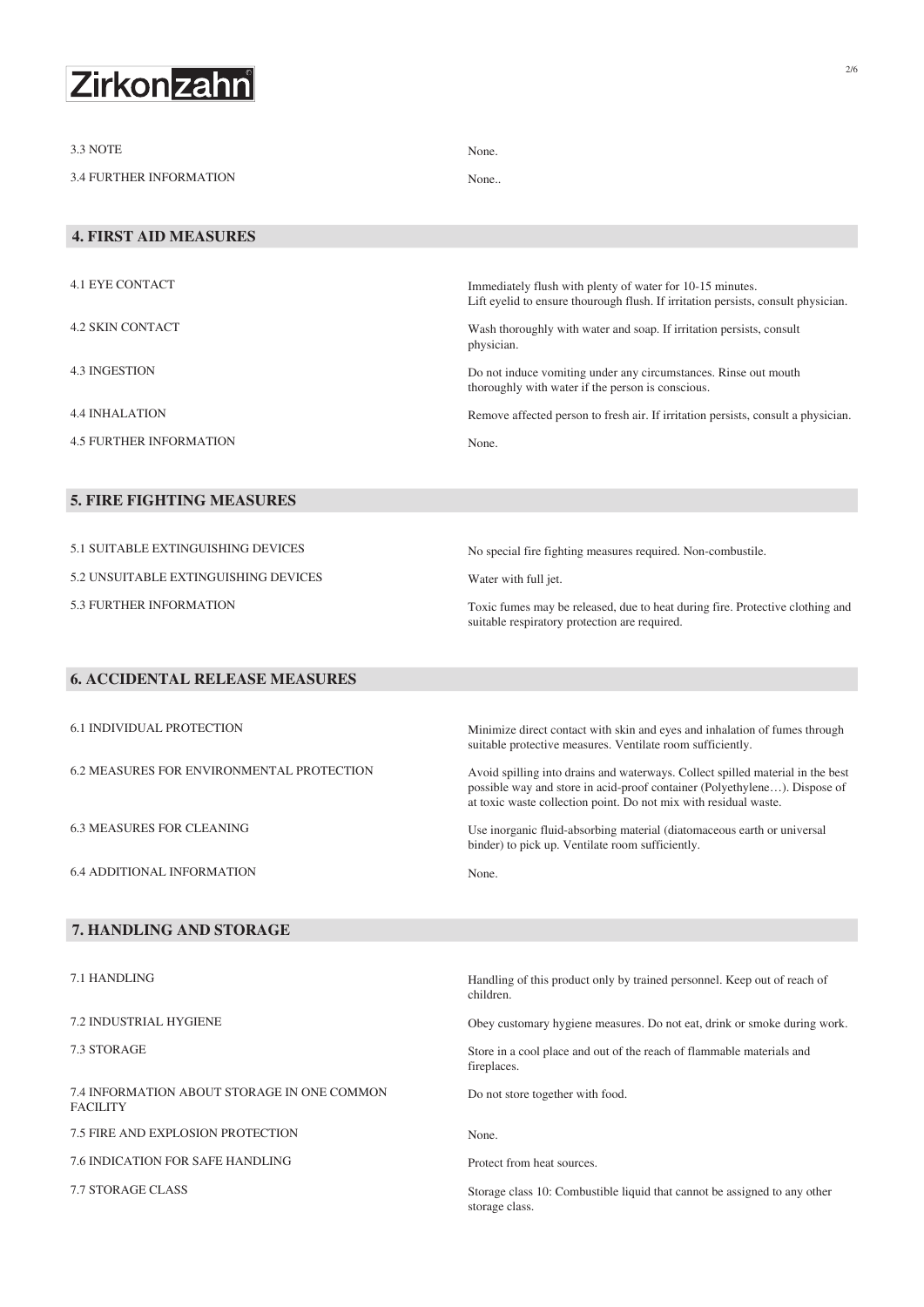

7.8 FURTHER INFORMATION None.

#### **8. EXPOSURE CONTROLS / PERSONAL PROTECTION**

| 8.1 CONTROL PARAMETERS               |                                                           |            |                                                                        |
|--------------------------------------|-----------------------------------------------------------|------------|------------------------------------------------------------------------|
| 8.1.1 OCCUPATIONAL EXPOSURE LIMITS   | The indicated limits are conform with the TRGS900.        |            |                                                                        |
|                                      | Polyethylene glycol (middle molar mass 200 – 400)         |            |                                                                        |
|                                      | TLV value                                                 | $1g/m^3 E$ | Source: TRGS900                                                        |
| <b>8.1.2 BIOLOGICAL LIMIT VALUES</b> | Not specified.                                            |            |                                                                        |
| <b>8.2 EXPOSURE CONTROLS</b>         | No limit established.                                     |            |                                                                        |
| 8.3 PERSONAL PROTECTIVE EQUIPMENT    | Yes.                                                      |            |                                                                        |
| <b>8.3.1 RESPIRATORY PROTECTION</b>  |                                                           |            | Do not inhale fumes. Not required if safety regualations are observed. |
| <b>8.3.2 HAND PROTECTION</b>         | Acid resistant gloves.                                    |            |                                                                        |
| <b>8.3.3 EYE PROTECTION</b>          | Use protective goggles (eventually with side protection). |            |                                                                        |
| 8.3.4 OTHER                          | None.                                                     |            |                                                                        |
| <b>8.4 FURTHER INFORMATION</b>       | None.                                                     |            |                                                                        |

#### **9. PHYSICAL AND CHEMICAL PROPERTIES**

9.1 INFORMATION ON BASIC PHYSICAL AND CHEMICAL PROPERTIES

| 9.1.1 FORM                                   | Liquid.                                           |
|----------------------------------------------|---------------------------------------------------|
| 9.1.2 COLOUR                                 | Not defined.                                      |
| 9.1.3 ODOUR                                  | Odourless.                                        |
| 9.1.4 CHANGES IN PHYSICAL STATE              |                                                   |
| 9.1.4.1 FREEZING POINT                       | Not defined.                                      |
| 9.1.4.2 MELTING POINT                        | $4-8 °C$                                          |
| 9.1.4.3 BOILING POINT                        | Not defined.                                      |
| 9.1.5 DENSITY                                | Not defined.                                      |
| 9.1.6 SOLUBILITY                             | Water-soluble.                                    |
| 9.1.7 PH-VALUE                               | Not defined.                                      |
| 9.1.8 FLASH POINT                            | Not applicable.                                   |
| 9.1.9 IGNITION POINT                         | Not applicable.                                   |
| 9.1.10 EXPLOSION LIMITS                      | Lower: Vol. %<br>Upper: Vol. %<br>Not applicable. |
| 9.1.11 SOLIDS CONTENT/VISCOSITY              | Not available.                                    |
| 9.2 PROPERTIES RELEVANT TO THE ELEMENT GROUP | No indications.                                   |
| 9.3 FURTHER INFORMATION                      | No indications.                                   |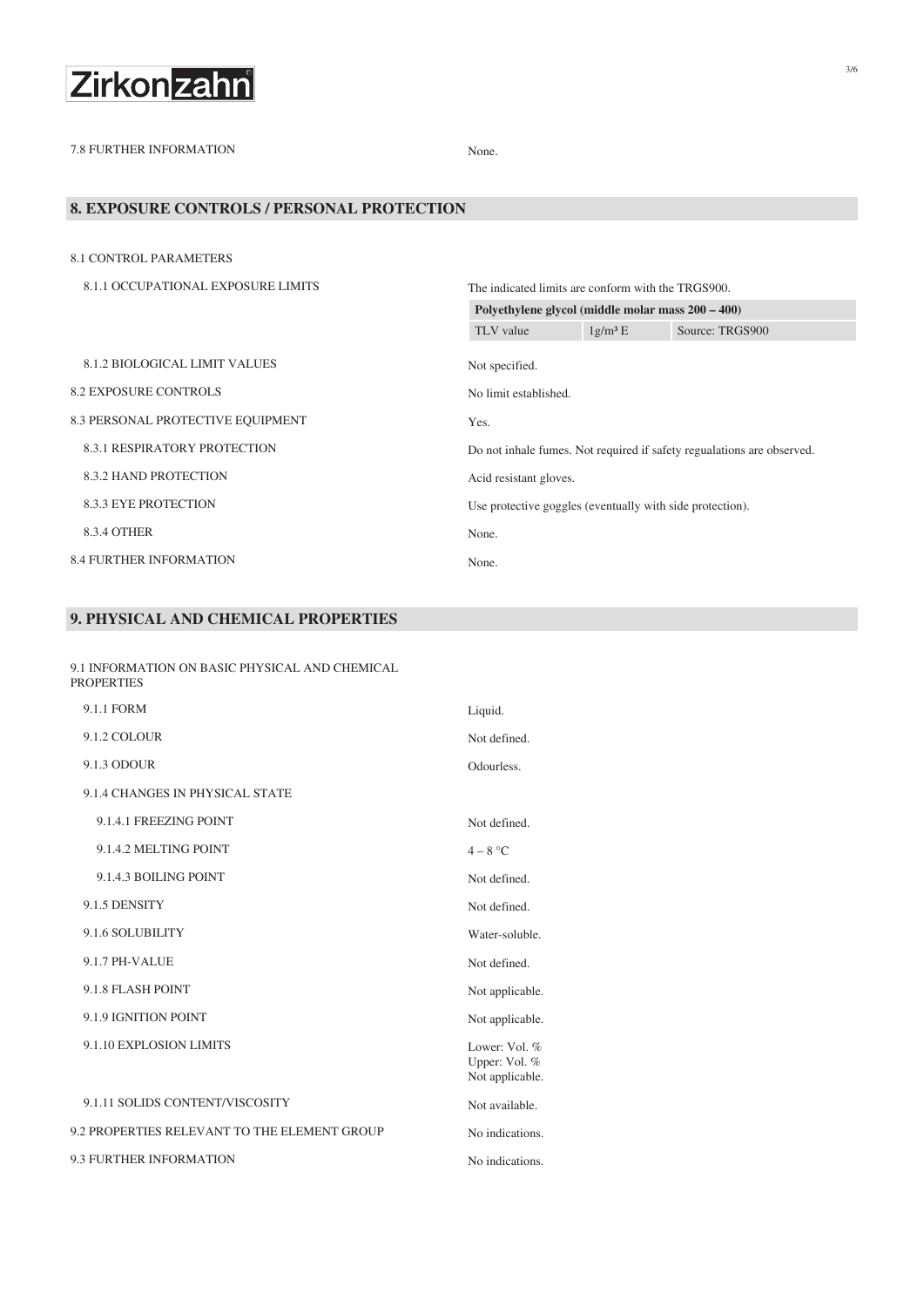# Zirkonzahn

#### **10. STABILITY AND REACTIVITY**

| 10.1 REACTIVITY                         | No indications.                                                                                                                   |
|-----------------------------------------|-----------------------------------------------------------------------------------------------------------------------------------|
| 10.2 CHEMICAL STABILITY                 | No indications.                                                                                                                   |
| 10.3 POSSIBILITY OF HAZARDOUS REACTIONS | Keep away from heat sources, otherwise containers can burst. Avoid contact<br>with chemical products. Corrosive action on metals. |
| 10.4 CONDITIONS TO AVOID                | Keep away from heat sources.                                                                                                      |
| <b>10.5 INCOMPATIBLE MATERIALS</b>      | No indications.                                                                                                                   |
| 10.6 HAZARDOUS DECOMPOSITION PRODUCTS   | No indications.                                                                                                                   |

#### **11. TOXICOLOGICAL INFORMATION**

| 11.1 INFORMAITON ON TOXICOLOGICAL EFFECTS |                                                                                                  |
|-------------------------------------------|--------------------------------------------------------------------------------------------------|
| 11.1.1 SKIN                               | Irritant.                                                                                        |
| 11.1.2 EYES                               | Irritant.                                                                                        |
| 11.1.3 SENSIBILIZATION                    | No sensitizing effect known.                                                                     |
| 11.2 ADDITIONAL TOXICOLOGICAL INFORMATION | For further information on toxicity of the product and the components please<br>contact address. |

No adverse ecological effecs if handled and used according to the relevant

#### **12. ECOLOGICAL INFORMATION**

| 12.1 TOXICITY                           | No adverse eco<br>regulations. |
|-----------------------------------------|--------------------------------|
| 12.2 PERSISTENCE AND DEGRADABILITY      | No indications.                |
| 12.3 BIOACCUMULATIVE POTENTIAL          | No indications.                |
| <b>12.4 MOBILITY IN SOIL</b>            | No indications.                |
| 12.5 RESULTS OF PBT AND VPVB ASSESSMENT | No indications.                |
| <b>12.6 OTHER ADVERSE EFFECTS</b>       | No indications.                |

#### **13. DISPOSAL CONSIDARATIONS**

| <b>13.1 WASTE TREATMENT METHODS</b> | Transfer to a special incinerator centre in conformity with local and govern-<br>mental regulations. |
|-------------------------------------|------------------------------------------------------------------------------------------------------|
| 13.1.1 EG-WASTE KEY                 | Not known.                                                                                           |
| 13.2 CONTAINER                      | Entirely emptied container can be disposed of at collection stations.                                |
| <b>13.3 FURTHER INFORMATION</b>     | None.                                                                                                |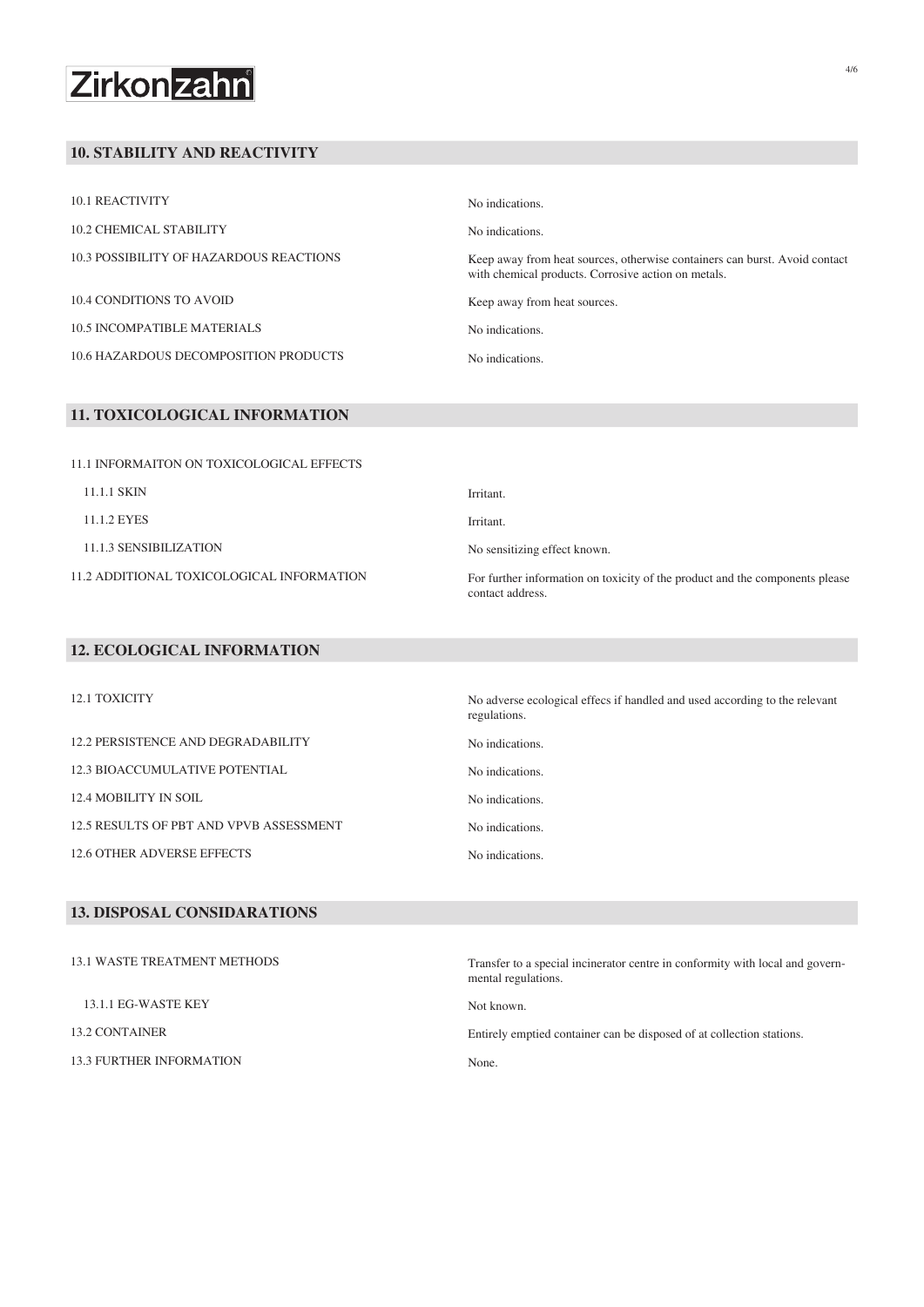# Zirkonzahn

## **14. TRANSPORT INFORMATION**

14.1 TRANSPORT AT LAND (ADR/RIG/GGVSE)

| 14.1.1 CLASSIFICATION                    |       |
|------------------------------------------|-------|
| 14.1.2 HAZARD LABEL                      |       |
| 14.1.3 UN-No.                            |       |
| <b>14.1.4 KEMLER NUMBER</b>              |       |
| 14.1.5 PACKING GROUP                     |       |
| 14.1.6 CLASSIFICATION CODE               |       |
| 14.1.7 WARNING SIGN                      |       |
| 14.1.8 PACKING CODE                      |       |
| 14.1.9 VOLUME OR MASS                    |       |
| 14.1.10 CORRECT TECHNICAL TERM           |       |
| 14.1.11 LIMITED QUANTITY                 |       |
| 14.2 TRANSPORT AT SEA (IMDG-CODE/GGVSEE) |       |
| <b>14.2.1 CLASSIFICATION</b>             |       |
| 14.2.2 UN-No.                            |       |
| 14.2.3 PACKING GROUP                     |       |
| 14.2.4 EMS                               |       |
| <b>14.2.5 MARINE POLLUANT</b>            |       |
| 14.2.6 ADDITIONAL DANGER                 |       |
| 14.3 AIR TRANSPORT (ICAO-CODE/GGVSEE)    |       |
| <b>14.3.1 CLASSIFICATION</b>             |       |
| 14.3.2 UN-No.                            |       |
| 14.3.3 PACKING GROUP                     |       |
| 14.3.4 SUBSIDIARY RISK                   |       |
| <b>14.4 FURTHER INFORMATION</b>          | None. |

### **15. REGULATORY INFORMATION**

| 15.1 SAFETY, HEALTH AND ENVIRONMENTAL REGULATIONS/<br>LEGISLATION SPECIFIC FOR THE SUBSTANCE OR MIXTURE | No indications.                                                          |
|---------------------------------------------------------------------------------------------------------|--------------------------------------------------------------------------|
| <b>15.2 NATIONAL REGULATIONS</b>                                                                        | Non combustible.                                                         |
| 15.2.1 CLASSIFICATION IN ACCORDANCE WITH THE<br>INDUSTRIAL SAFETY REGULATIONS (BETRSICHV)               | No indications.                                                          |
| <b>15.3 TECHNICAL GUIDELINES AIR</b>                                                                    | No indications.                                                          |
| <b>15.4 WATER POLLUTION CLASS</b>                                                                       | Water pollution class 1 (Self assessment): slightly hazardous for water. |
| <b>15.5 CHEMICAL SAFETY ASSESSMENT</b>                                                                  | A chemicals safety assessment has not been carried out.                  |